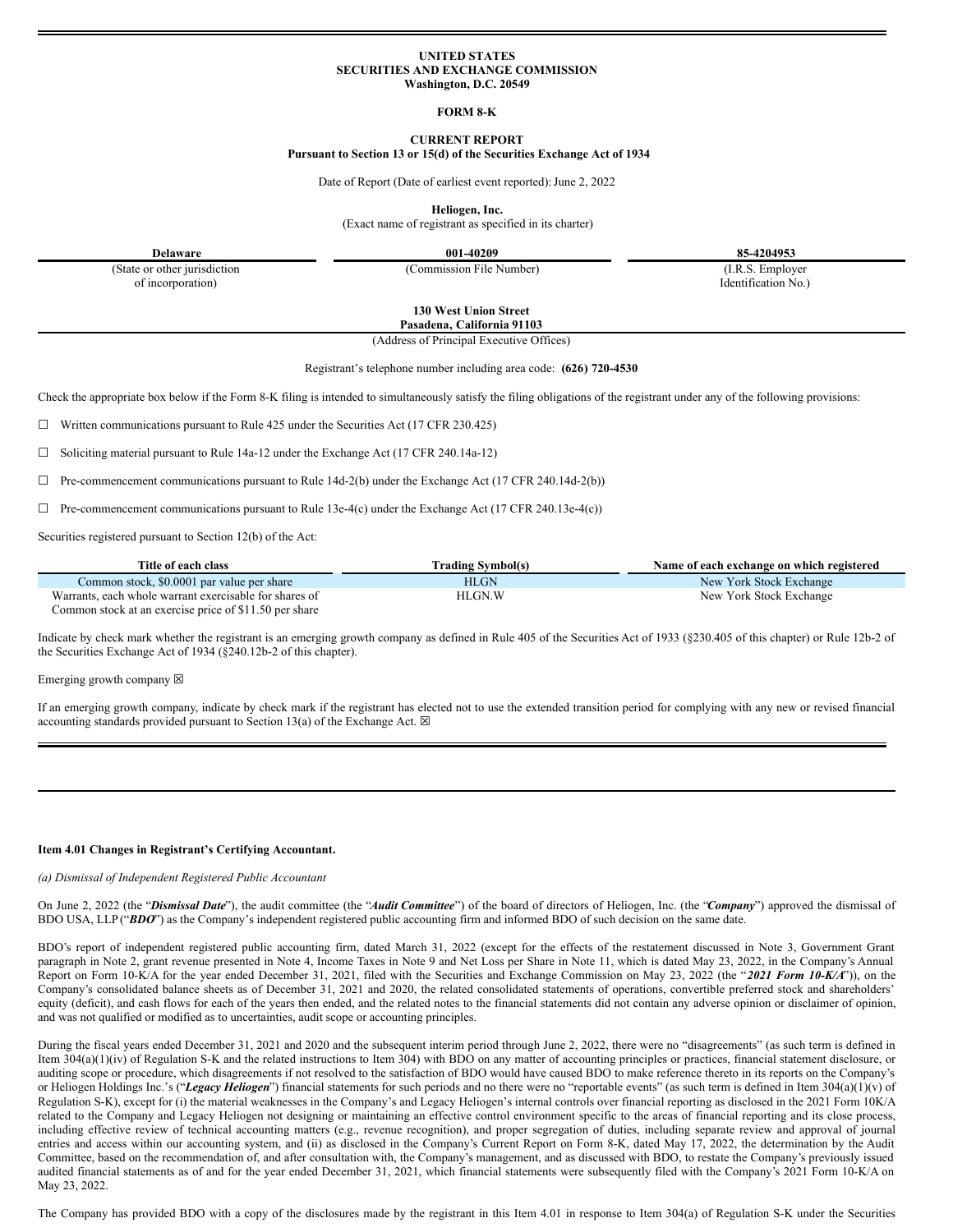Exchange Act of 1934, as amended (the "*Exchange Act*") and requested that BDO furnish the Company with a letter addressed to the SEC stating whether it agrees with the statements made by the registrant in this Item 4.01 in response to Item 304(a) of Regulation S-K under the Exchange Act and, if not, stating the respects in which it does not agree. A letter from BDO is attached hereto as Exhibit 16.1.

# *(b) Newly Appointed Independent Registered Public Accountant*

On June 2, 2022 (the "*Engagement Date*"), the Audit Committee approved the engagement of PricewaterhouseCoopers LLP ("*PwC*") as the Company's independent registered public accounting firm to audit the Company's consolidated financial statements for the year ending December 31, 2022. The engagement of PwC is subject to the finalization of PwC's client acceptance procedures.

During the period from December 8, 2020 (the Company's inception) through December 31, 2021 and the subsequent interim period through and including June 2, 2022, neither the Company nor anyone acting on its behalf consulted PwC regarding either (i) the application of accounting principles to a specified transaction, either completed or proposed, or the type of audit opinion that might be rendered on the Company's consolidated financial statements and neither a written report nor oral advice was provided to the Company by PwC that PwC concluded was an important factor considered by the Company in reaching a decision as to such accounting, auditing, or financial reporting issue; or (ii) any matter that was either the subject of a "disagreement" (as that term is defined in Item 304(a)(1)(iv) of Regulation S-K and the related instructions) or a "reportable event" (as that term is defined in Item 304(a)(1)(v) of Regulation S-K).

## **Item 9.01 Financial Statements and Exhibits.**

(d) Exhibits.

| Exhibit |                                                                              |
|---------|------------------------------------------------------------------------------|
| Number  | <b>Description</b>                                                           |
| 16.1    | Letter from BDO USA, LLP, dated June 2, 2022                                 |
| 104     | Cover Page Interactive Data File (embedded within the Inline XBRL document). |
|         |                                                                              |

1

# **SIGNATURE**

Pursuant to the requirements of the Securities Exchange Act of 1934, the registrant has duly caused this report to be signed on its behalf by the undersigned thereunto duly authorized.

**Heliogen, Inc.**

/s/ Christiana Obiaya **Christiana Obiaya** Dated: June 6, 2022 **Chief Financial Officer**

2